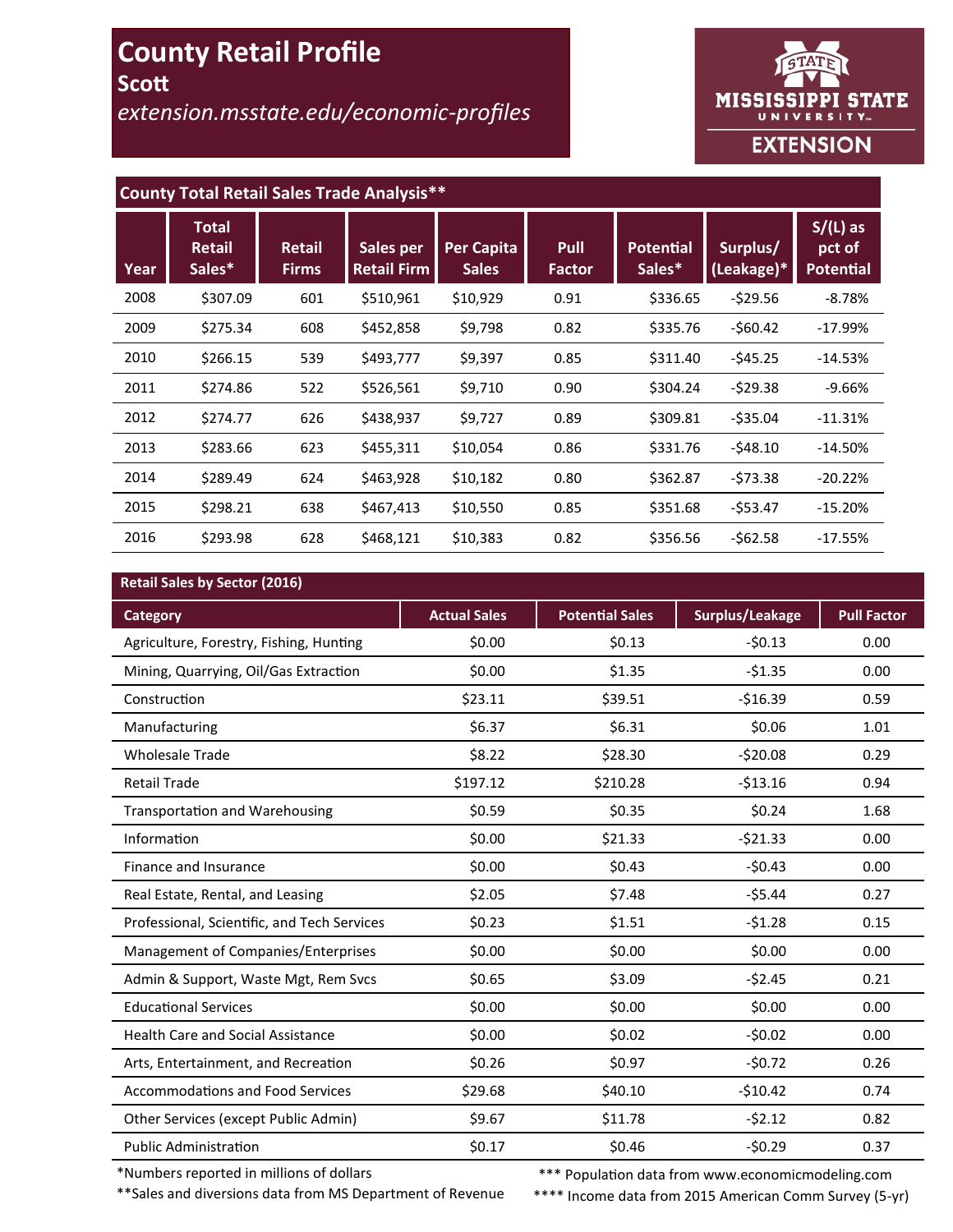| Population, 2016 *** |        |                |                    |         | Income Distribution by Household, 2016 **** |                |                    |  |
|----------------------|--------|----------------|--------------------|---------|---------------------------------------------|----------------|--------------------|--|
|                      | County |                | <b>Mississippi</b> |         |                                             | <b>County</b>  | <b>Mississippi</b> |  |
| <b>Category</b>      | Pop    | <b>Percent</b> | Pop                | Percent | <b>Category</b>                             | <b>Percent</b> | <b>Percent</b>     |  |
| Total                | 28.313 | 100.00%        | 2,998,913          | 100.00% | Median HH Income                            | \$32,935       | \$39,665           |  |
| Age 0-19             | 8,128  | 28.70%         | 810,136            | 27.00%  | Less than \$25,000                          | 38.19%         | 33.10%             |  |
| Age 20-44            | 9.073  | 32.00%         | 979,027            | 32.60%  | \$25,000 - \$49,999                         | 29.49%         | 26.45%             |  |
| Age 45-64            | 7.051  | 24.90%         | 759,315            | 25.30%  | \$50,000 - \$99,999                         | 23.45%         | 27.01%             |  |
| Age $65+$            | 4,061  | 14.30%         | 450,436            | 15.00%  | \$100,000 and over                          | 8.87%          | 13.44%             |  |



Sales Subject to Sales Tax by Industry Group



# Sales Subject to Sales Tax by Industry Group Scott  $-2016$ (sales reported in millions of dollars)

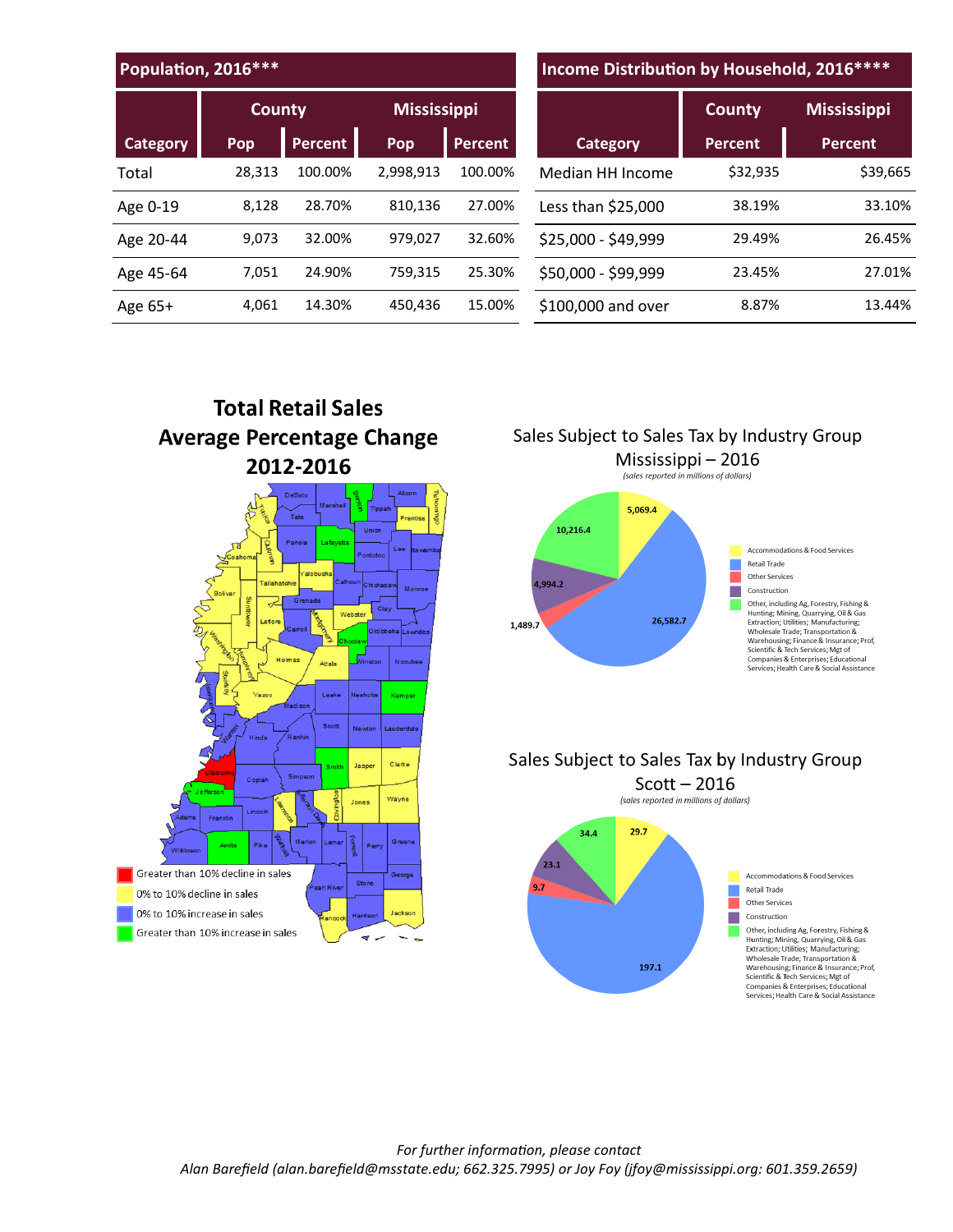#### **County Total Retail Trade Analysis Total Retail Sales, 2008-2016**

These data are reported in millions of current dollars for specific state fiscal years (July-June) and were obtained from various issues of the Mississippi Department of Revenue Annual Report. *http://www.dor.ms.gov/info/stats/main.html*

# **Number of Retail Firms, 2008-2016**

These data are reported in absolute numbers of firms for specific state fiscal years (July-June) and were obtained from various issues of the Mississippi Department of Revenue Annual Report. *http://www.dor.ms.gov/info/stats/main.html*

# **Sales per Retail Firm, 2008-2016**

These numbers represent an average of the sales for retail firms and is calculated by dividing the Total Retail Sales by the Number of Retail firms (see above). As in the previous data, source data can be found at *http://www.dor.ms.gov/info/stats/ main.html*

# **Per Capita Sales, 2008-2016**

These numbers represent the amount that the average resident of the county would purchase from retail outlets if there were no persons residing outside the county purchasing retail goods or services from that particular county. This estimate is calculated by dividing the Total Retail Sales by the county's population. Total Retail Sales data were obtained from various issues of the Mississippi Department of Revenue Annual Report and population data were estimated from data obtained from the U.S. Bureau of Economic Analysis. *http://www.dor.ms.gov/info/stats/main.html* and *http://www.bea.gov* 

# **Pull Factor**

The Pull Factor is an indicator of the level of retail sales that the county makes to persons living outside the county. It is calculated based on the level of retail purchases made by the average person in the state adjusted by the relative level of that county's per capita personal income to the average level of per capita personal income for the state. Retail sales data was obtained from various issues of the Mississippi Department of Revenue Annual Report and population and income data were estimated from data obtained from the U.S. Bureau of Economic Analysis. *http://www.dor.ms.gov/info/stats/main.html* and *http:// www.bea.gov*

# **Potential Sales**

Potential Sales is an estimate of the level of retail sales for the specific fiscal year that a county could expect from its residents if those residents purchased retail goods and services *in the county* at the same rate as the average resident of the state (adjusted by the level of per capita personal income for the county relative to the state). Retail sales data was obtained from various issues of the Mississippi Department of Revenue Annual Report and population and income data were estimated from data obtained from the U.S. Bureau of Economic Analysis. *http://www.dor.ms.gov/info/stats/main.html* and *http:// www.bea.gov*

# **Surplus/(Leakage)**

Retail Sales Surplus or Leakage is an estimate of the additional levels of retail sales that a particular county is gaining from residents that live outside the county's boundaries or an estimate of the level of retail sales that a county's residents are purchasing from businesses in other counties. It is calculated by subtracting the actual level of retail sales from the estimate of potential sales described above.

# **Surplus/(Leakage) as percentage of Potential Sales**

This estimate provides a snapshot of the level of retail sales that a county gains from drawing customers who reside in other counties or from losing its own residents to retail establishments in other counties. It is calculated by dividing the county's surplus or leakage estimate by the estimate of potential sales.

#### **Retail Trade Sales by Merchandise Category**

#### **Actual Sales**

These data are reported in millions of current dollars for specific state fiscal years (July-June) by selected retail sectors and were obtained from various issues of the Mississippi Department of Revenue Annual Report for Fiscal Year 2015. *http:// www.dor.ms.gov/info/stats/main.html*

#### **Potential Sales**

Potential Sales is an estimate of the level of retail sales for the specific fiscal year that a county could expect from its residents if residents purchased retail goods and services *in the county* at the same rate as the average resident of the state (adjusted by the level of per capita personal income for the county relative to the state). Retail sales data were obtained from various issues of the Mississippi Department of Revenue Annual Report for Fiscal Year 2016 and population and income data were estimated from data obtained from the U.S. Bureau of Economic Analysis. *http://www.dor.ms.gov/info/stats/main.html* and *http://www.bea.gov*